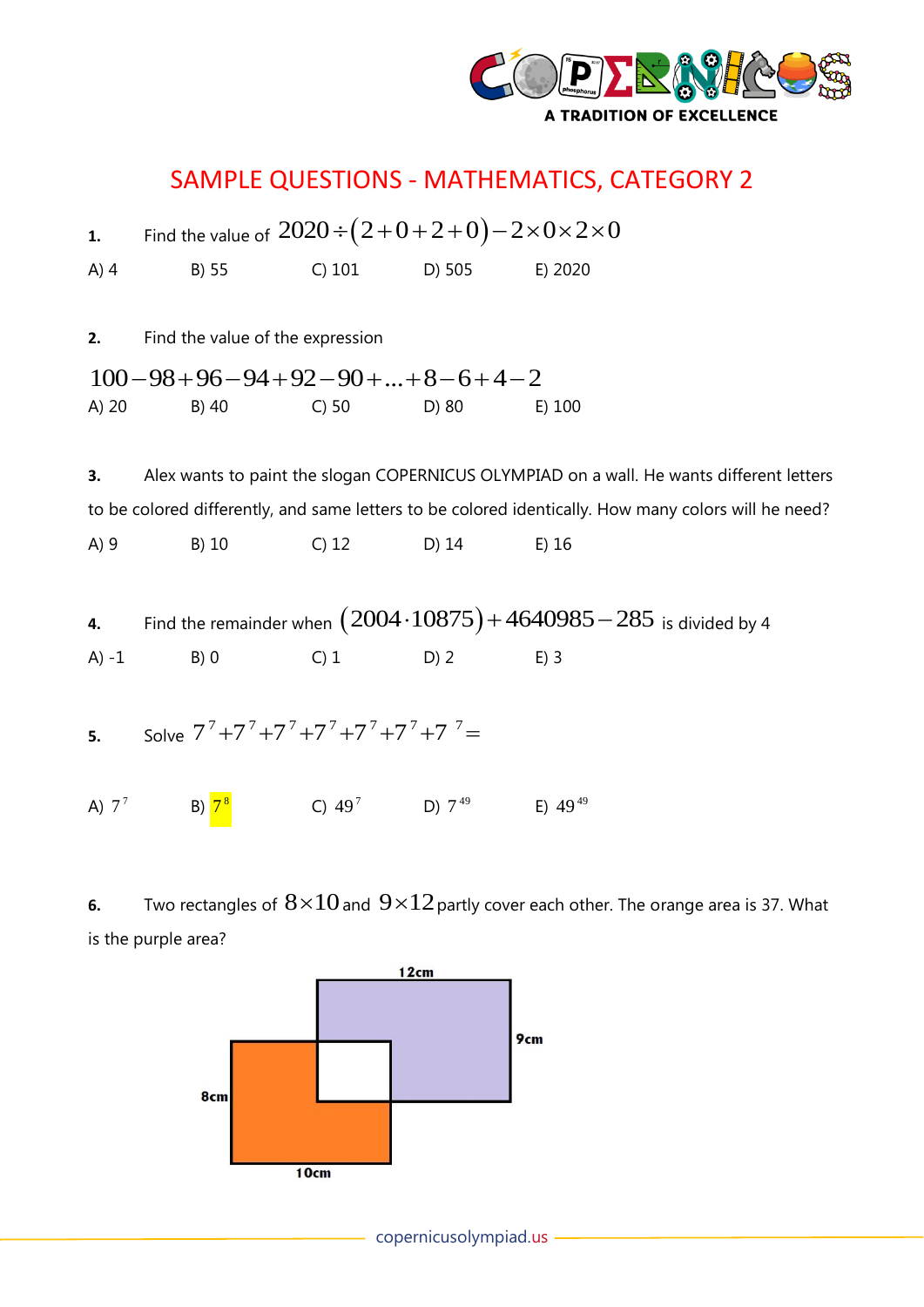

| A) 60 | B) 62 | C) 64 | $D)$ 65 | E) 70 |
|-------|-------|-------|---------|-------|

**7.** "Tower" at the picture is formed of three structures – square, rectangle and equilateral triangle. Perimeter of all three structures is the same. Side of the square is 9 cm long. Find the length of x.



**8.** There are 4 statements about the positive integer A:

A is divisible by 5

- A is divisible by 11
- A is divisible by 55
- A is divisible by 10

It is known that two of these statements are true, and the other two are false. Then A is equal to:

A) 0 B) 5 C) 10 D) 11 E) 55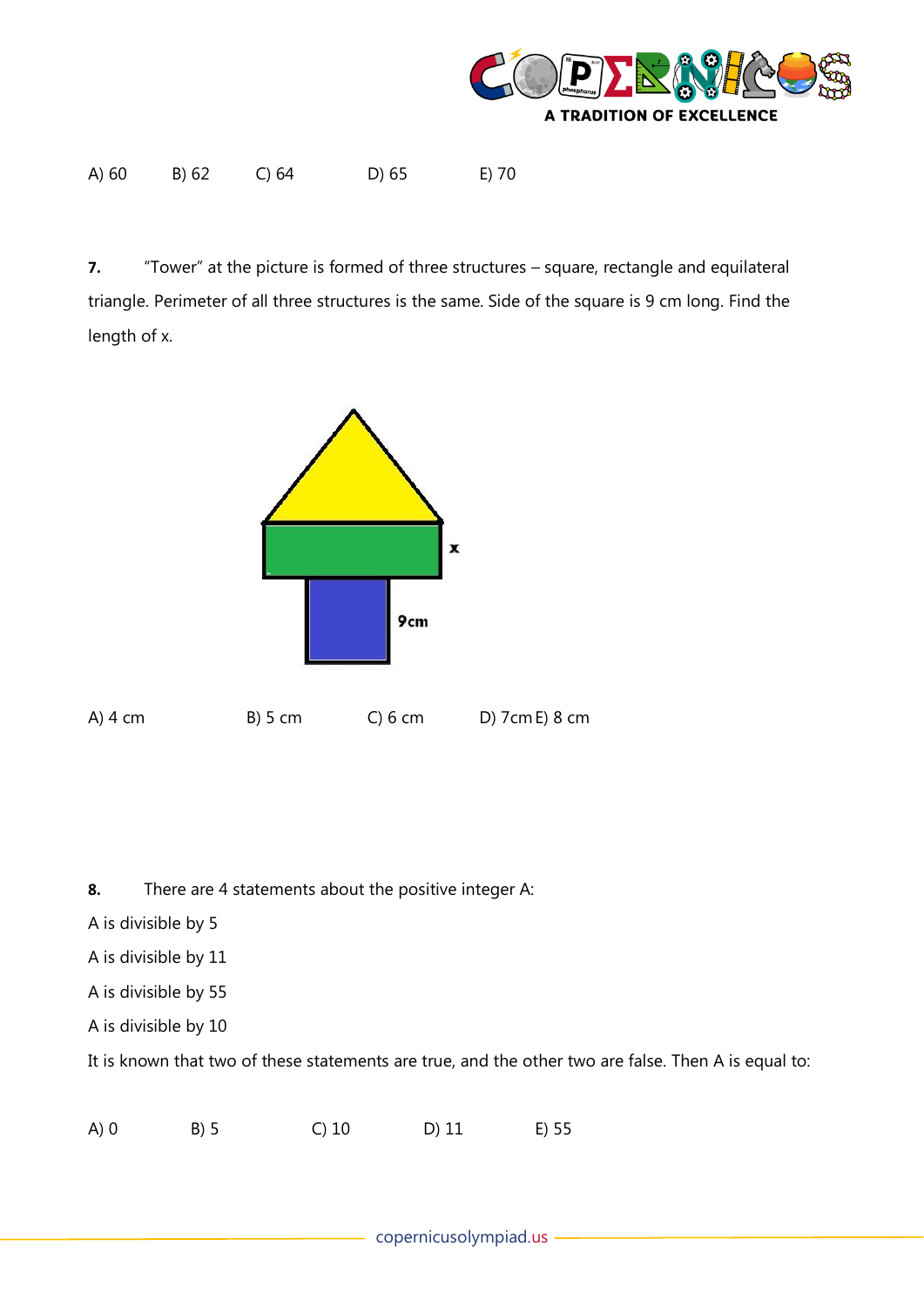

| 9.     | The sum of each row and column is given. What is the value of $\blacksquare$ |      |   |        |           |        |  | ? |
|--------|------------------------------------------------------------------------------|------|---|--------|-----------|--------|--|---|
|        |                                                                              |      |   |        | $\vert$ 1 |        |  |   |
|        |                                                                              |      |   |        | 8         |        |  |   |
|        |                                                                              |      |   |        | 8         |        |  |   |
|        |                                                                              | 10   | 8 | 9      |           |        |  |   |
| $A)$ 4 | B) 5                                                                         | C) 6 |   | $D)$ 7 |           | $E)$ 0 |  |   |

**10.** Alex chose a whole number and multiplied it by 3. Which of the following numbers could not be his answer?

A) 103 B) 105 C) 204 D) 444 E) 2022

**11.** If the sum of five consecutive positive integers is 2020, then the largest of these numbers is

A) 402 B) 404 C) 406 D) 1010 E) 2020

**12.** If you count the number of all possible triangles and the number of all possible squares in the picture how many more triangles than square do you find?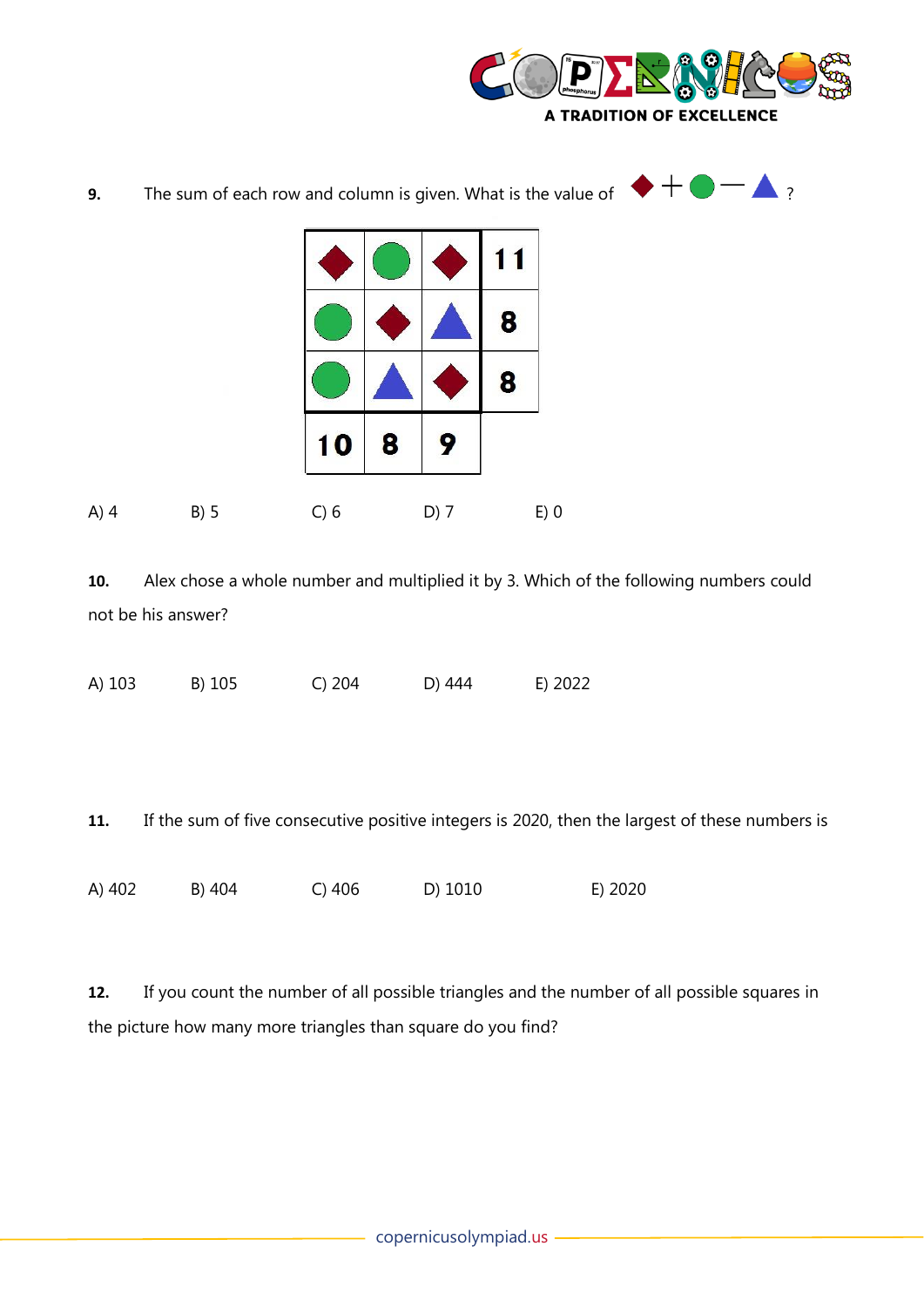



A) The same quantity  $B(1$  C) 2 D) 3 E) 4

**13.** Which of the following equalities represents m as  $30\%$  of k?

 $A) 10m − 3k = 0$   $B) 3m − 10k = 0$   $C) 7m − 10k = 0$  $D)$  7*m*−3*k* = 0  $E)$  10*m* + 3*k* = 0

**14.** Different figures represent different digits. Find the digit corresponding to the square of square.

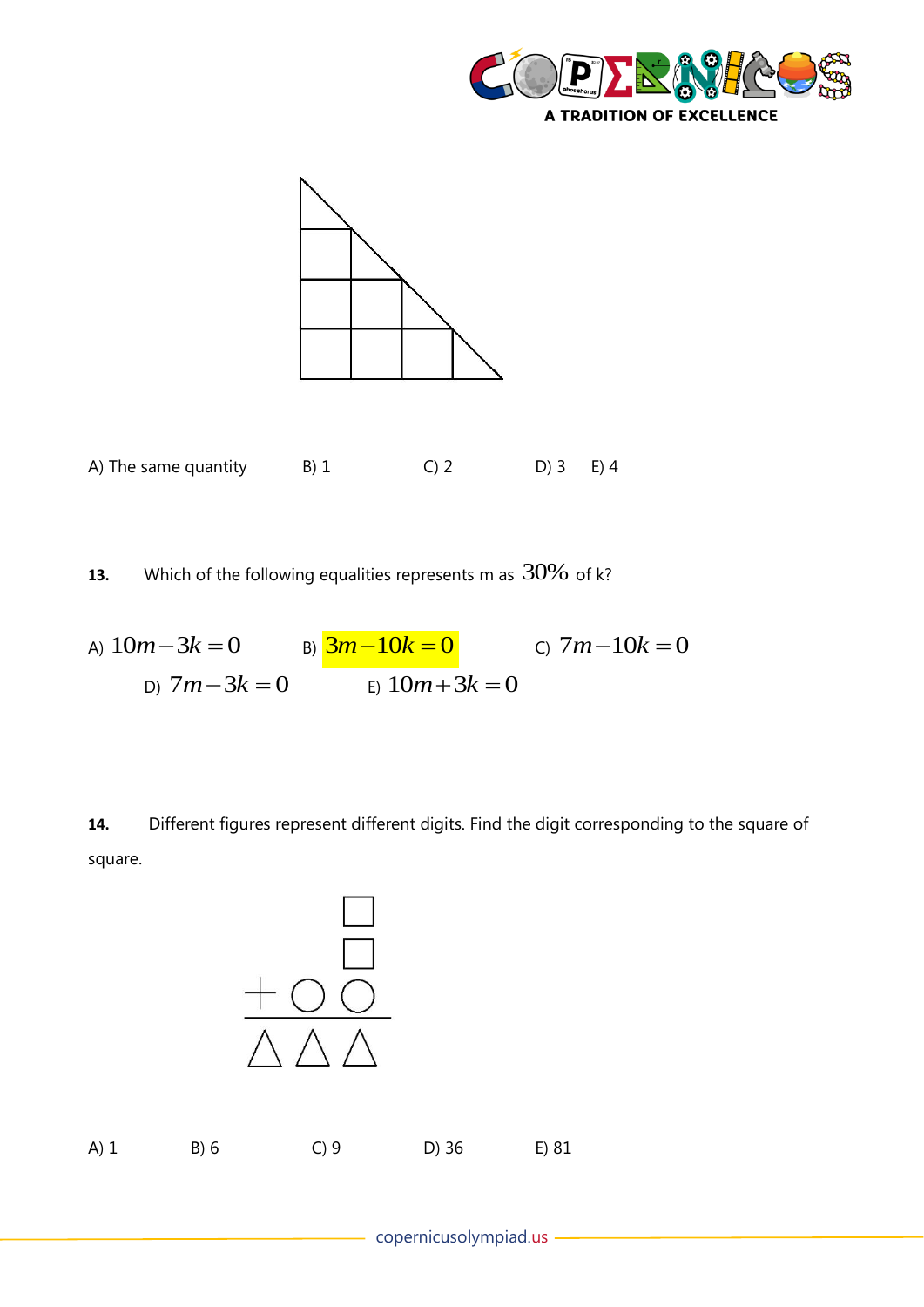

15. If 
$$
x + y = -2
$$
 and  $a - b = -1$  then, find  $bx + by - ax - ay = ?$ 

 $A)$  1 B) 2 C) 3 D) -2 E) -3



With how many ways Alex can get a number 2008 while following the arrows on the figure. 17.

|                   |               |                                      | $2 \rightarrow 0 \rightarrow 0 \rightarrow 8$ |      |      |         |
|-------------------|---------------|--------------------------------------|-----------------------------------------------|------|------|---------|
| $\downarrow$      |               |                                      |                                               |      |      |         |
| $\boldsymbol{0}$  |               | $\rightarrow 0$ $\rightarrow 8$<br>↓ |                                               |      |      |         |
| $\mathbf{0}$      | $\rightarrow$ | 8 <sup>8</sup>                       |                                               |      |      |         |
| $\downarrow$<br>8 |               |                                      |                                               |      |      |         |
|                   |               |                                      |                                               |      |      |         |
| A)                |               | 6                                    | $B)$ 7                                        | C) 8 | D) 9 | $E)$ 10 |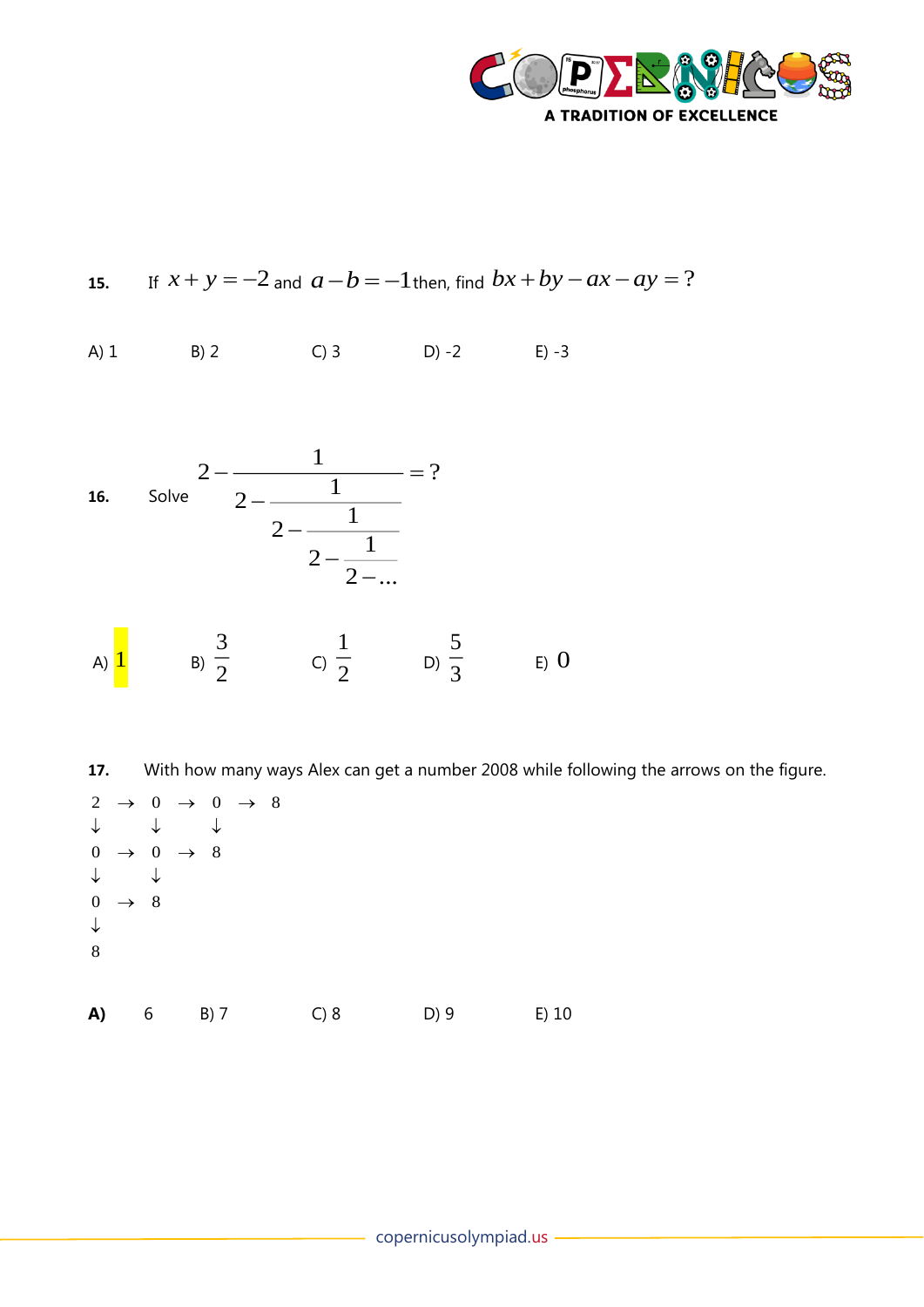

This is a small piece of the multiplication table 18.

| X | $\overline{\mathbf{r}}$ |                      |
|---|-------------------------|----------------------|
|   | Û<br>$\mathcal{L}$      | $\ddot{\phantom{1}}$ |
|   | 78                      |                      |

And this is another one, in which, unfortunately, one number is missing.

| X |    |    |
|---|----|----|
|   | 35 | 63 |
|   | 30 |    |

Find the missing number.

A)  $36$ B) 48  $C$ ) 54 D) 56  $E)$  63 Find  $\frac{\left[\left(4\right)^{-2}:\left(\frac{1}{3}\right)^{2}\right]^{\frac{1}{2}}}{\left(-\frac{1}{6}\right)^{2}}=?$ 19.  $A) -36$  $B) -27$  $C) 27$ D) 36 E) 48

**20.** If 
$$
a = 3 + \sqrt{3}
$$
 and  $b = \frac{\sqrt{3a}\sqrt[4]{a^2}}{\sqrt{3} + \sqrt[3]{27}}$  then, find b=?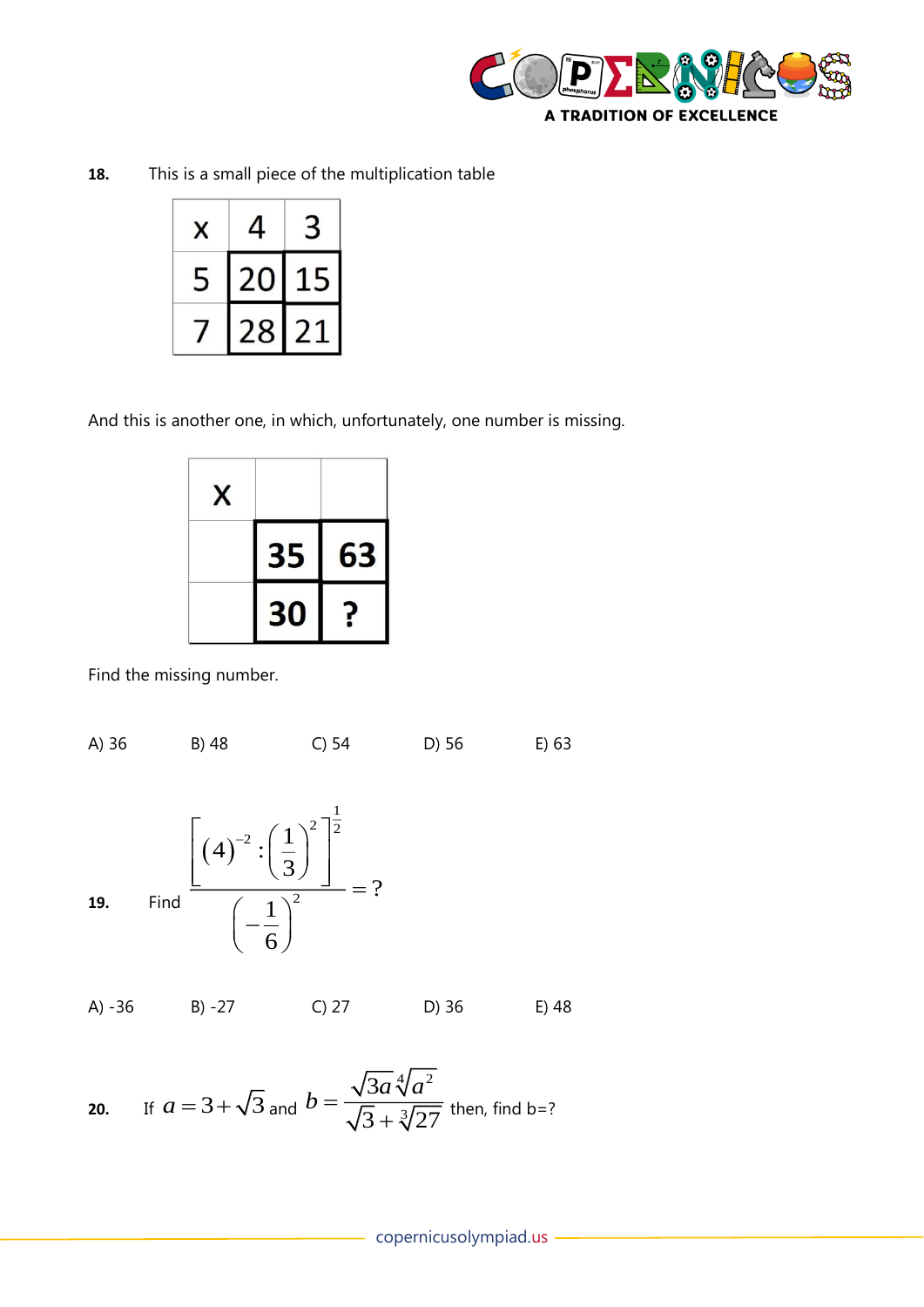

A)  $3\sqrt{a}$  B)  $a\sqrt{3}$  C)  $3\sqrt{3}$  D)  $2\sqrt{3}$ 

E)  $\sqrt{3}$ 

Find the letters that correspond to  $x$  and  $y$  in figure 2.  $(x, y) = ?$  $21.$ 



A)  $(E, C)$  B)  $(B, A)$  C)  $(C, E)$  $E(D,C)$  $D(A, B)$ 

In equation  $I$  , the operation  $\Delta$  is established. According to this operation, which of the 22. following does the question mark stand for in equation  $II$ ?

I. 
$$
\frac{a+b}{2}\Delta(2a-b) = a^b
$$
  
II. 
$$
2\Delta 5 = ?
$$

 $C$ ) 5  $A)$  3  $B)$  4  $D) 6$  $E)$  7 ABCD is a rectangle  $|DF|=2$ ,  $|FC|=9$ ,  $|DE|=3$ , Find  $|AE|=?$ 23.



- copernicusolympiad.us -